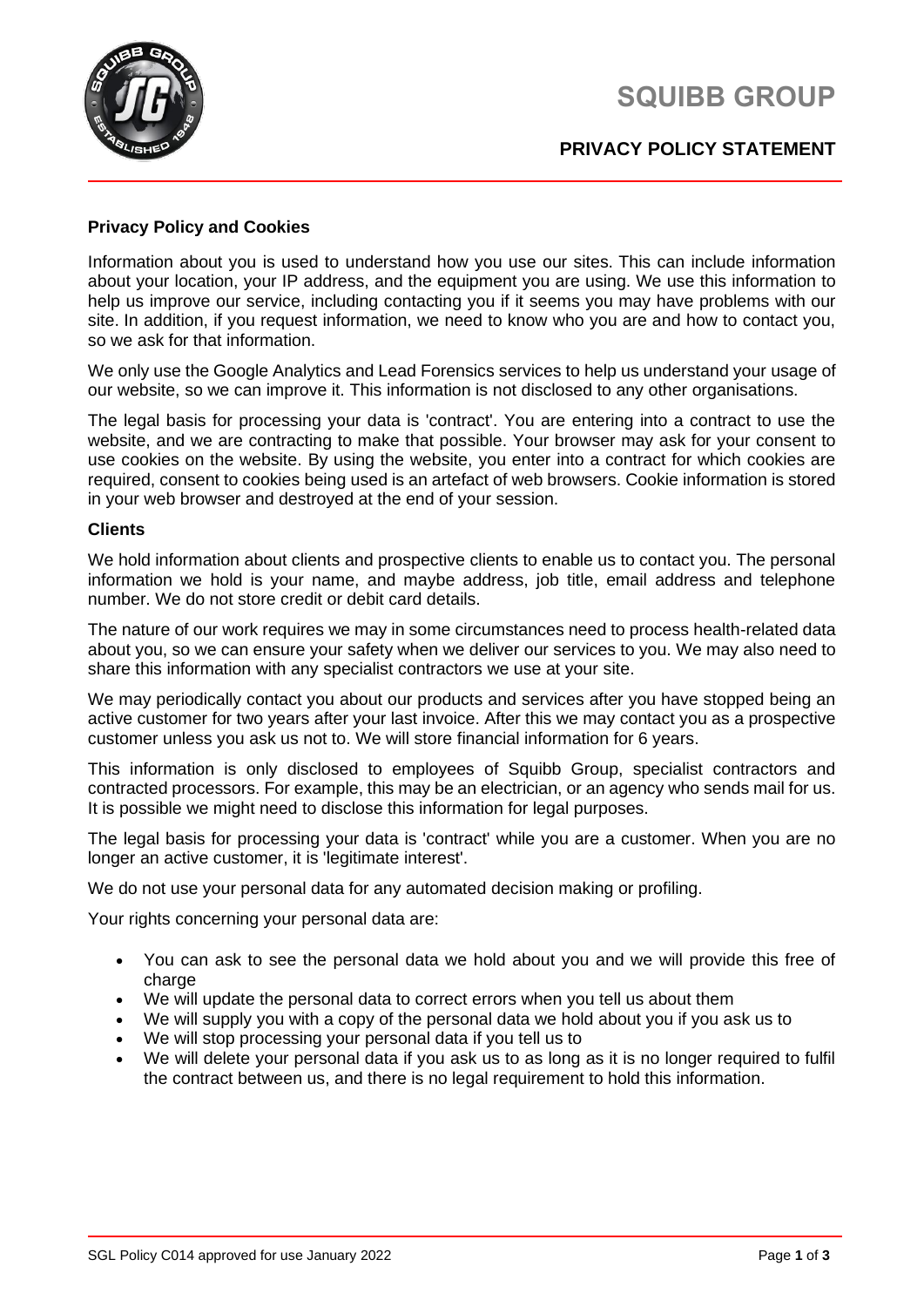# **SQUIBB GROUP**



# **PRIVACY POLICY STATEMENT**

### **Employees**

We hold information about employees of Squibb Group to enable us to employ, pay and manage your work. We might also hold information about a next of kin in case of emergencies.

While you work with Squibb Group, we will keep information about your attendance. This is also used to keep you safe in case of fire. We hold information about your recruitment, about training and development, and about your performance. We also use cameras for security and safety purposes. We might keep information about disciplinary proceedings.

Next of kin information is destroyed when you stop working with Squibb Group. Other records are held for longer, including the dates of your employment so we can provide references and health surveillance records.

This information is not normally disclosed to anyone except Directors and Senior Management. In case of a dispute, or for legal purposes, we may need to disclose this information to the authorities or to other legal professionals.

The legal basis for processing your data is 'contract' whilst you are an employee, sometimes 'legal requirement' in case of certain records, such as payroll. Where we hold next of kin information, it is on the basis of 'consent'.

We do not use your personal data for any automated decision making or profiling.

Your rights concerning your personal data are:

- You can ask to see the personal data we hold about you and we will show you, free of charge.
- We will update the personal data to correct errors when you tell us about them.
- We will supply you with a copy of the personal data we hold about you if you ask us to.
- We will stop processing your personal data if you tell us to.
- You can ask to see the personal data we hold about you and we will show you, free of charge.

### **Suppliers**

We hold information about suppliers to enable us to contact you. The personal information we hold is your name, job title, and maybe your work email address.

This information is only disclosed to employees of Squibb Group and contracted processors. For example, this may be an agency who sends mail for us. It is possible we might need to disclose this information for legal purposes.

The legal basis for processing your data is 'contract' while you are a supplier. When you are no longer an active supplier, it is 'legitimate interest' because we may want to order from you again.

We do not use your personal data for any automated decision making or profiling. Your rights concerning your personal data are:

- You can ask to see the personal data we hold about you and we will show you, free of charge.
- We will update the personal data to correct errors when you tell us about them.
- We will supply you with a copy of the personal data we hold about you if you ask us to.
- We will stop processing your personal data if you tell us to.
- You can ask to see the personal data we hold about you and we will show you, free of charge.